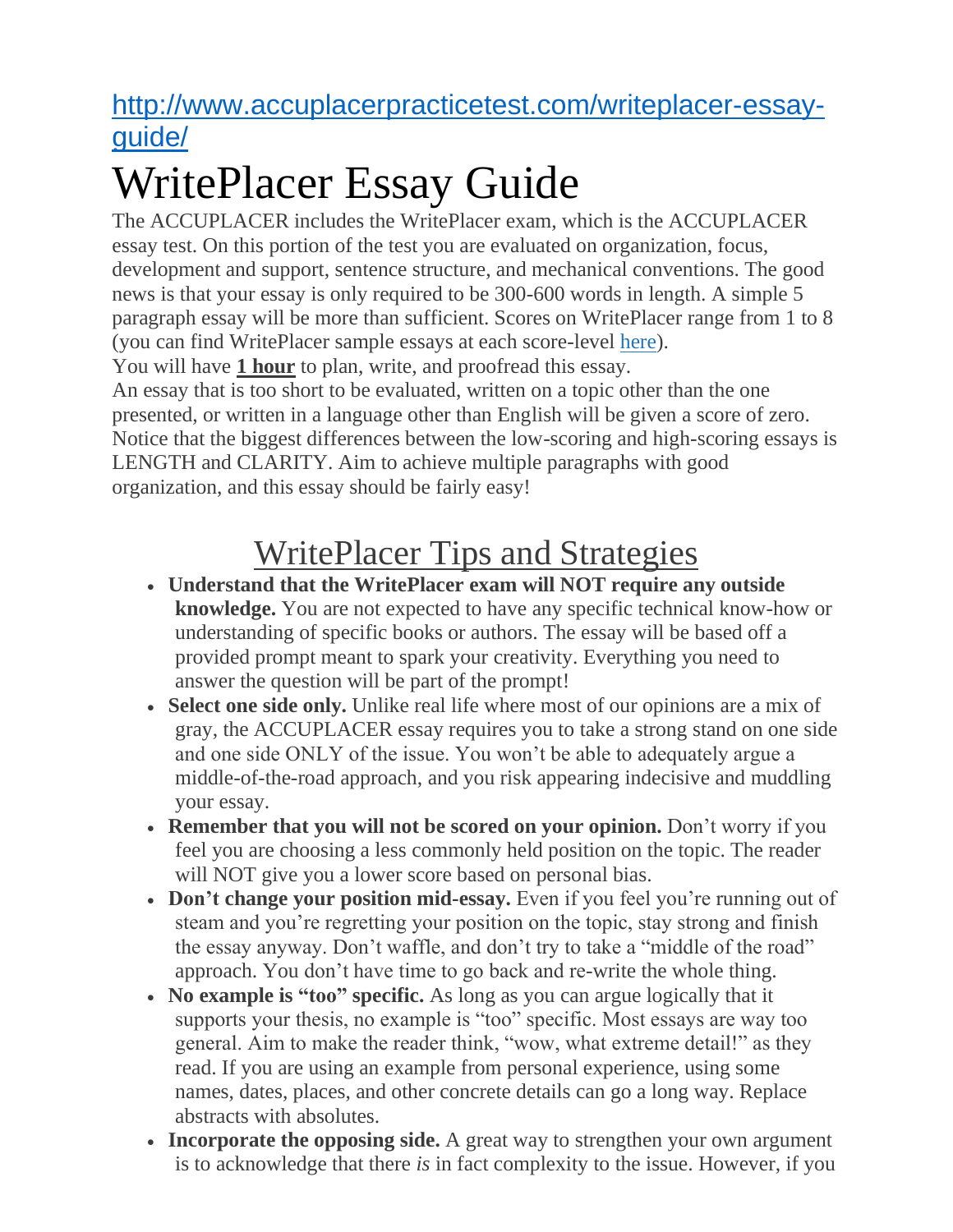bring up and describe the opposing side, make sure to criticize it effectively and reiterate that *your side* is the only one that is valid. This is a great tool to use in your conclusion, although many students include it in an additional body paragraph.

- **Keep the introduction and conclusion brief**. Don't take forever to get to the topic. The function of an introductory paragraph is to introduce the reader to the topic in the prompt, and then to clearly and forcefully state your position on it. More than 3-4 sentences is too long. In the conclusion, 1-2 sentences is great to reiterate your position and leave the essay with a closing idea. Save your writing-time for your body paragraphs!
- **Use Transition Words**. Scroll down to the bottom of this article to see a good list of common transition words. Be sure to use them as you move between paragraphs! Always make sure the reader will understand why you are moving from one paragraph to the next paragraph!

## WritePlacer Template

This is a sample outline for the ACCUPLACER Essay. Notice we are aiming for 5 paragraphs total. You may opt for a shorter 4 paragraph version if 5 paragraphs are too many for you to write, but aim for 5 paragraphs if you can. If you have trouble completing 5 paragraphs, see if you can streamline your body paragraphs. They can often be bloated with unnecessary wordiness. Keep the introduction and the conclusion short and sweet.

#### Paragraph 1 – Introduction (3-4 sentences)

You will want to begin your essay with one of the following: a generalization about the topic, a quotation, a short anecdote to set-up the correctness of your position, a historical framework, or a piece of news illustrating the contemporariness of the issue. **Admit the complexity of the issue.**

You have two goals in the beginning part of the essay: to introduce the topic, and to express your opinion on it. Be sure to place your thesis as the final sentence in your introduction.

Paragraph 2 – First Example (4-6 sentences)

Start with your most-powerful or relevant example. Be specific. Your example can be from history, science, politics, business, entertainment, pop culture, current events, personal experience, etc. Anything can be an example, but choose ONE only for each paragraph. It needs to be something you are knowledgeable about and also something that you believe strongly supports your thesis. You have three tasks in your body paragraphs:

- Introduce your example.
- Describe it.
- Explain how it fully supports your thesis.

You should be spend the majority of your body paragraph accomplishing the the third step: **explaining how it fully supports your thesis**. Aim to convince the reader through very concrete details how your position on the issue is correct.

Paragraph 3 – Second Example (4-6 sentences)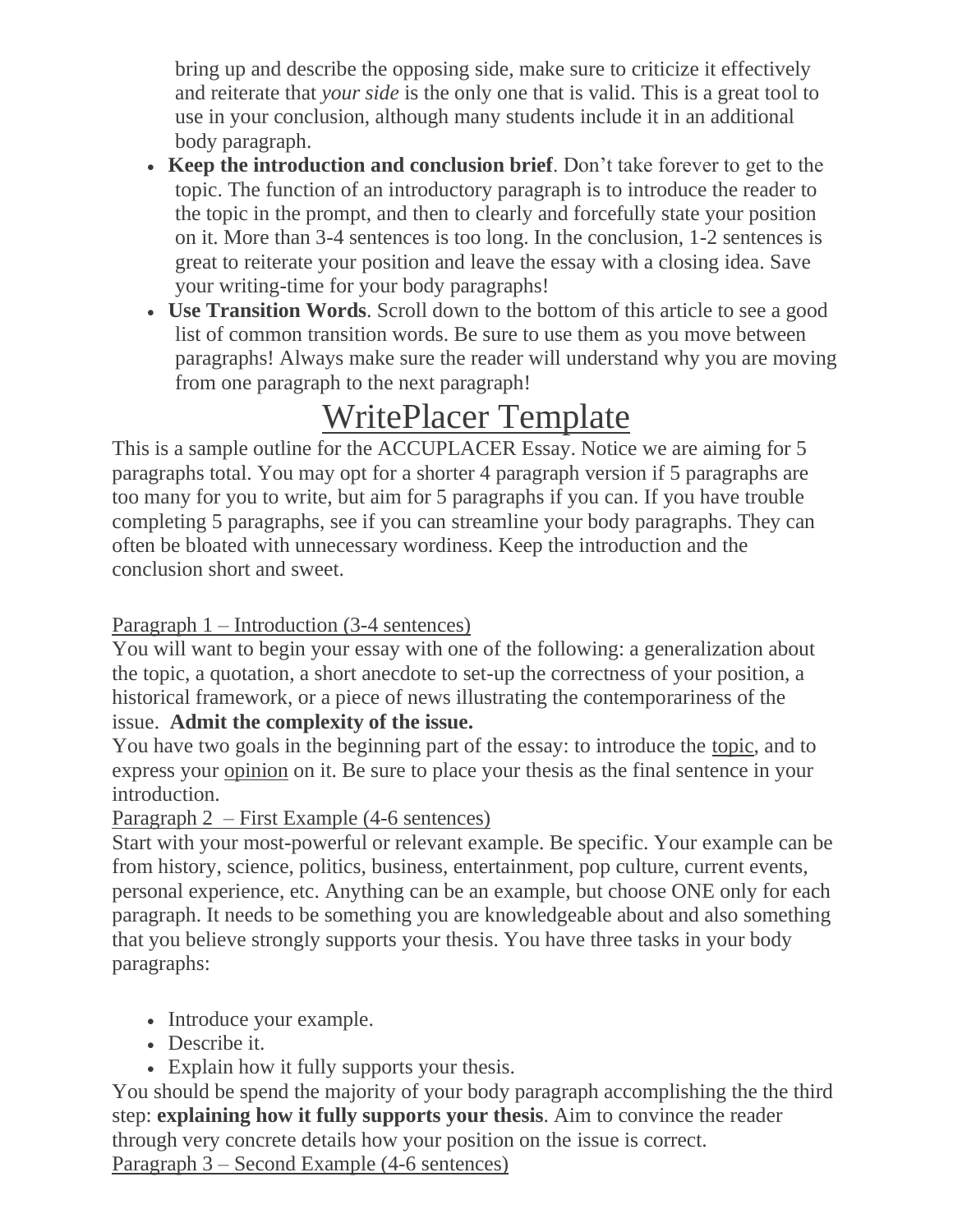Use a transition phrase to introduce the second example. Describe it, and explain again how it fully supports your thesis. You may refer to your first example if you need to, but prioritize a focus on your new example. Don't mention your third example until you get to the third paragraph.

#### Paragraph 4 – Third Example (4-6 sentences)

Use a transition phrase again in the first topic sentence. Describe the example. Explain how it supports. Make sure you are elucidating for the reader how each example relates to the topic.

#### Paragraph 5 – Conclusion (2-4 sentences)

In your conclusion, introduce the opposing side. Explain their position in general terms. Refute their position. Then reinforce the correctness of your own thesis. This takes care of having to come up with a conclusion- you'll already know what to do! Here's how it might look:

*Although \_\_\_\_\_\_\_\_ is demonstrably correct, some have argued that \_\_\_\_\_\_\_, believing that \_\_\_\_\_\_\_\_. However, this viewpoint on the present issue is negated by \_\_\_\_\_\_\_\_. Rather, \_\_\_\_\_\_\_\_\_\_. Therefore, in the long run,*

### ACCUPLACER Essay Practice

Be sure to write at least 2-3 sample essays before your exam so you are comfortable with the format. Have a teacher, friend, or trusted relative read through your exam and give you feedback. Below you'll find a list of three possible ACCUPLACER essay prompts. Choose at least TWO of these ACCUPLACER essay topics and write a practice essay, attempting to follow the above template to the best of your ability.

### ACCUPLACER Essay Topics

1) Do works of art have the power to change people's lives? Some people say a book or a movie has the power to do just that. Are they exaggerating, or can art have such a large impact of individuals?

2) Is an education a requirement for a successful career? Explain the topic and either agree or disagree with the statement, offering support for your position.

3) Scientists and politicians argue over whether global warming and climate control present a real threat to human welfare. Take a position on this issue and explain whether or not you believe this to be a serious problem for humanity.

### Transition Words List

Agreement Words

- in the first place
- not only ... but also